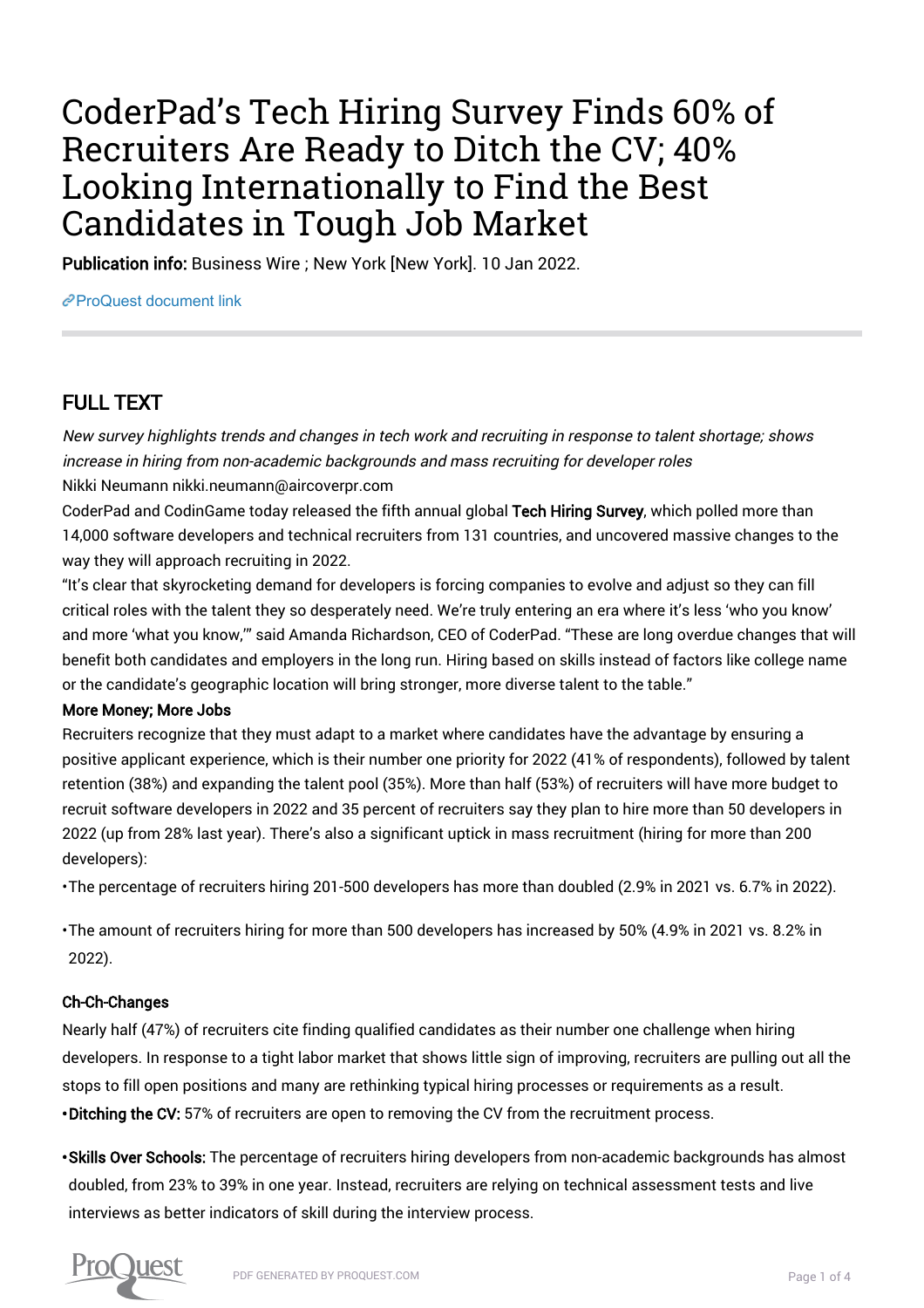• This trend will open the talent pool, as 40% of developer respondents didn't learn to code at engineering school or university.

• Global Talent Pool: 40% of recruiters are hiring internationally for roles in other countries.

• Flex Comes First: 42% of recruiters have started hiring or hired more contingent workers in the past year.

# Bias and Diversity

• Implementing equal pay (32%) 65 percent of recruiters believe that bias is an issue in technical recruitment. Consequently, there's a clear move to turn towards more objective and fair hiring methods, including practical technical assessments and live coding interviews, which improve candidate experience and more accurately identify strong talent. 42 percent of recruiters use skill-based hiring assessments as their number one measure to improve diversity, followed by:

• Proactively sourcing diverse candidates (29%)

• Implementing a strict anti-harassment policy (28%)

• Increasing awareness on unconscious bias and/or training (28%)

#### What's Hot…

Full-stack developers (36%) and back-end developers (35%) are recruiters' most in-demand profile for 2022. The top three skills recruiters wish to hire for are Web Development, DevOps, and AI/Machine Learning, while the top three skills developers are most interested in learning are AI/Machine Learning, Web Development, and Game Development.

# …And What's Not

Recruiters and developers agree that white boards are the least preferred interview format (developers gave an average score of 2.41/5 for this method and recruiters gave an average of 2.64/5). Instead, 77 percent of developers prefer technical tests with practical coding questions, while 76 percent of recruiters prefer live coding interviews. Both also agree that technical tests with practical coding questions and live coding interviews are the best way to showcase/assess technical skills.

For more information, view the full report here.

CoderPad acquired CodinGame, a first-class candidate assessment platform and global developer skill building community, earlier this year. The combined companies' offerings will help employers strengthen their technical talent process to identify the most proficient candidates faster and easier, while reducing unintentional hiring bias, in today's competitive labor market.

# About CoderPad

CoderPad is a comprehensive technical assessment platform that helps companies efficiently hire candidates with the strongest skills. Our technology empowers customers around the world to screen and interview best-in-class talent with a focus on candidate experience, bringing a layer of transparency and fairness to the hiring process. CoderPad's suite of technology covers the entire interview process from initial screening to live programming interviews and allows companies to hire the best developers based on skills and not resumes. Headquartered in San Francisco, CoderPad serves over 3,300 customers, including Goldman Sachs, Netflix, Snowflake, Stripe, and more, and has hosted more than 3 million technical interviews in 30+ languages. Visit www.coderpad.io for more

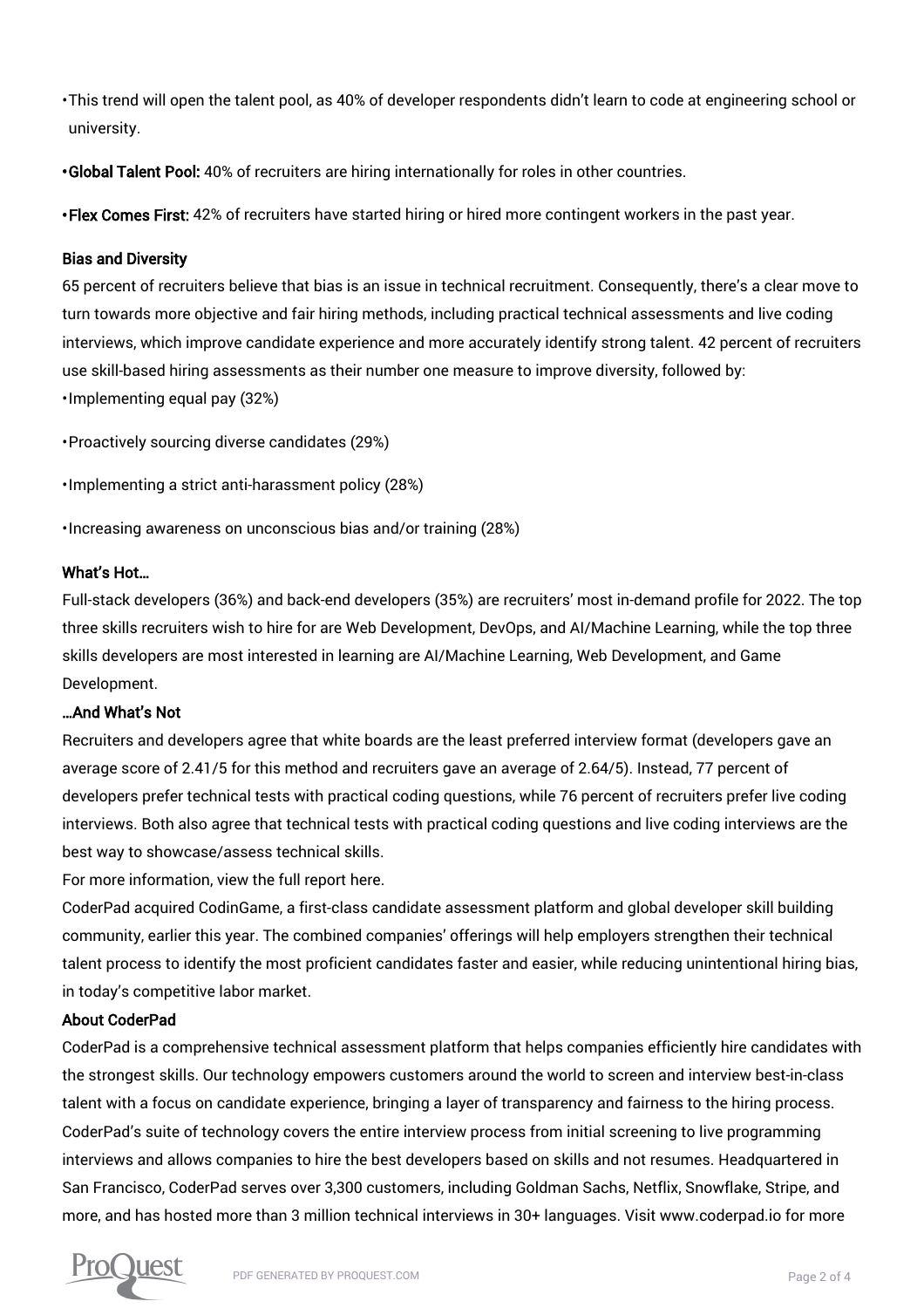information.

# About CodinGame

CodinGame is both a game-based training platform for developers and a powerful technical hiring suite for companies. Over 2 million passionate programmers from around the world sharpen their skills, for free, by playing games and solving puzzles on codingame.com. Companies looking to recruit and retain skilled programmers turn to CodinGame's hiring solution, CodinGame for Work, to uncover hidden gems, streamline their processes, and delight their tech teams. CodinGame is best known for their online, pre-employment technical tests. Recruiters use these tests to quickly, efficiently and fairly shortlist developers based on their coding skills. CodinGame's customers include Nasdaq, Electronic Arts, Samsung, and Facebook. Visit www.codingame.com/work for more information.

View source version on businesswire.com: https://www.businesswire.com/news/home/20220109005015/en/

# DETAILS

| Subject:                       | Machine learning; Hiring; Recruitment; Candidates; Interviews; Labor market; Bias;<br><b>Skills</b>                               |
|--------------------------------|-----------------------------------------------------------------------------------------------------------------------------------|
| <b>Business indexing term:</b> | Subject: Machine learning Hiring Recruitment Labor market                                                                         |
| <b>Publication title:</b>      | <b>Business Wire; New York</b>                                                                                                    |
| <b>Publication year:</b>       | 2022                                                                                                                              |
| <b>Publication date:</b>       | Jan 10, 2022                                                                                                                      |
| <b>Dateline:</b>               | <b>SAN FRANCISCO</b>                                                                                                              |
| <b>Publisher:</b>              | <b>Business Wire</b>                                                                                                              |
| Place of publication:          | <b>New York</b>                                                                                                                   |
| <b>Country of publication:</b> | United States, New York                                                                                                           |
| <b>Publication subject:</b>    | <b>Business And Economics</b>                                                                                                     |
| Source type:                   | <b>Wire Feed</b>                                                                                                                  |
| Language of publication:       | English                                                                                                                           |
| Document type:                 | <b>News</b>                                                                                                                       |
| <b>ProQuest document ID:</b>   | 2618137234                                                                                                                        |
| <b>Document URL:</b>           | https://www.proquest.com/wire-feeds/coderpad-s-tech-hiring-survey-finds-60-<br>recruiters/docview/2618137234/se-2?accountid=44910 |
| Copyright:                     | <b>Copyright Business Wire 2022</b>                                                                                               |